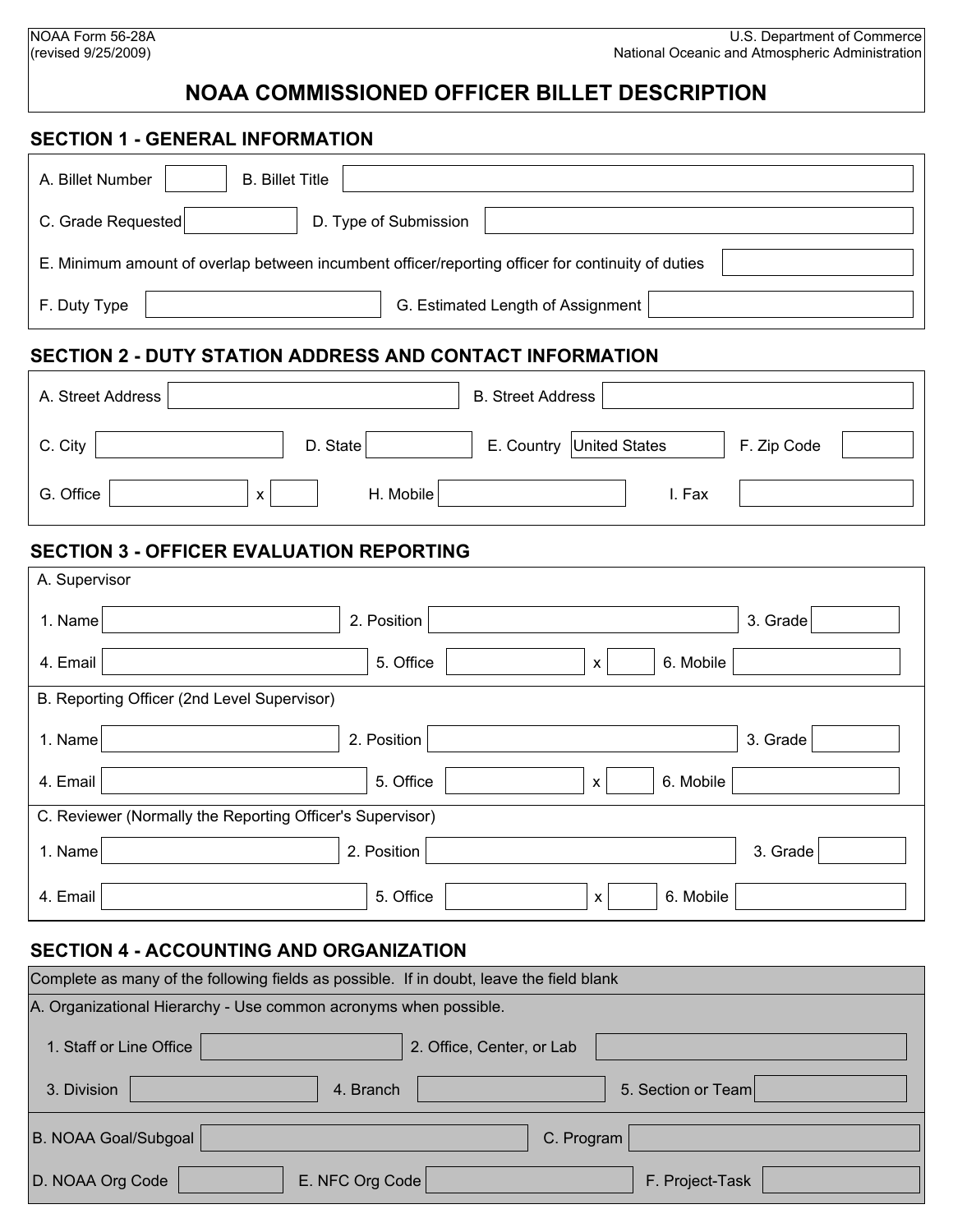#### **SECTION 6 - DUTIES AND RESPONSIBILITIES**

Property Accountability Officer - Administer and maintain a system of control and accountability for personal property as prescribed in OMAO's Personal Property Г Policy #1502

Property Custodians - Maintain all accountable personal property within your designated area of responsibility as prescribed in OMAO's Personal Property Policy #1502

#### 6A. Description of Duties and Responsibilities

| 6B. Division of Duties and Responsibilities, Total Must = 100% |  |             |  |                      |  |  |                             |  |      |
|----------------------------------------------------------------|--|-------------|--|----------------------|--|--|-----------------------------|--|------|
| Technical                                                      |  | Operational |  | Leading and Managing |  |  | <b>Executive Leadership</b> |  | 100% |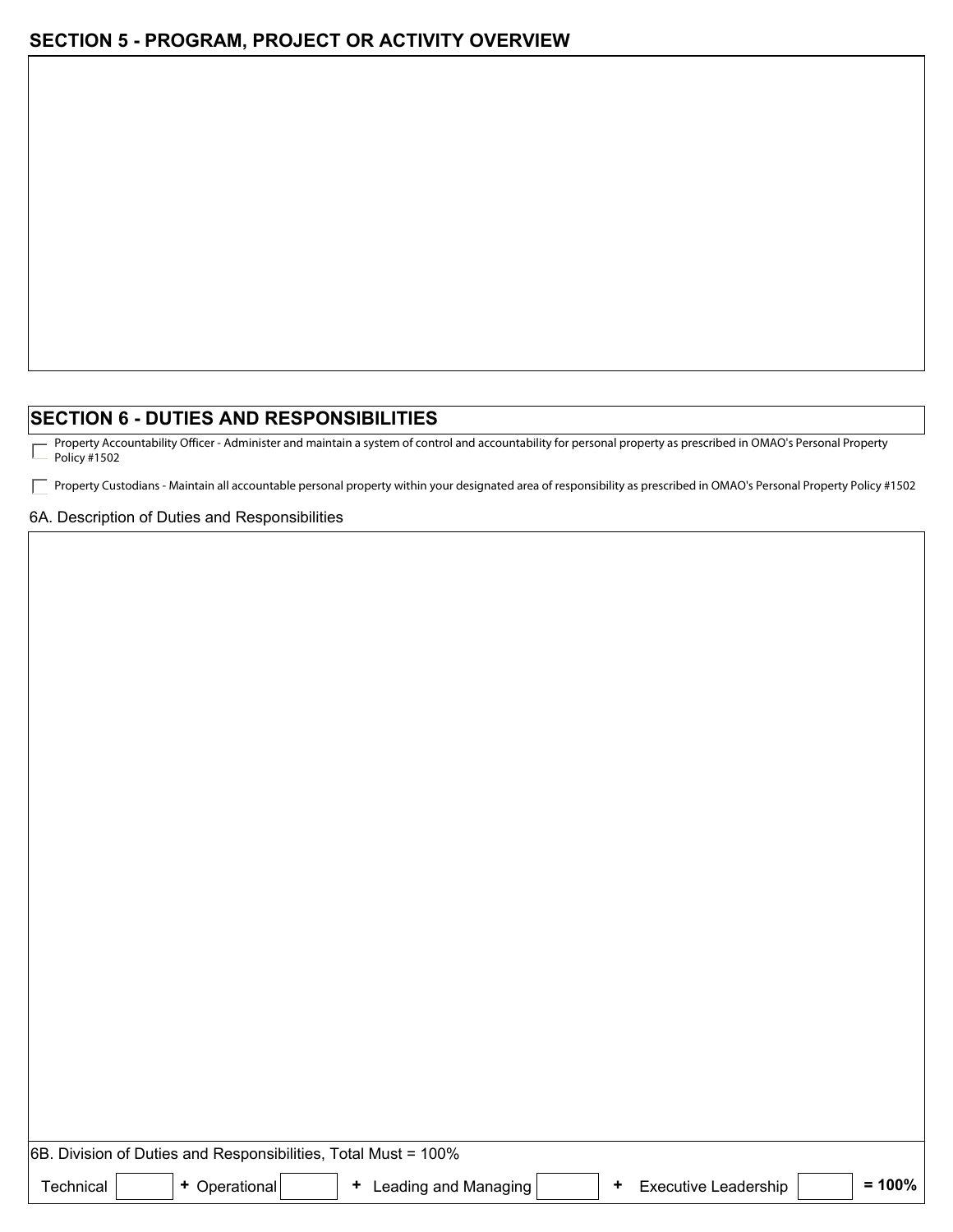| <b>SECTION 6 - DUTIES AND RESPONSIBILITIES (continued)</b>                                                                                                                                                                                             |
|--------------------------------------------------------------------------------------------------------------------------------------------------------------------------------------------------------------------------------------------------------|
| 6C. Resources Managed                                                                                                                                                                                                                                  |
| 1. Human                                                                                                                                                                                                                                               |
| Does the Officer supervise personnel?<br>$\bigcirc$ Yes<br>$\bigcirc$ No<br>Number of personnel supervised                                                                                                                                             |
| Grades of supervised personnel i.e., GS-7 to GS-12, O1 to O3                                                                                                                                                                                           |
| Will the Officer lead people, but has no supervisory responsibilities? $\bigcirc$ Yes $\bigcirc$ No<br>Number of personnel led                                                                                                                         |
| Grades of personnel led   i.e., GS-7 to GS-12, O1 to O3                                                                                                                                                                                                |
| 2. Fiscal                                                                                                                                                                                                                                              |
| Will the Officer have budget responsibility?<br>Dollar Amount (K)                                                                                                                                                                                      |
| 3. Assets - Will the Officer be directly responsible for managing Government assets such as ships, aircraft, boats, etc? If so, list<br>the asset(s) below in terms of physical description and when known, replacement value (indicate if estimated): |
|                                                                                                                                                                                                                                                        |
|                                                                                                                                                                                                                                                        |
|                                                                                                                                                                                                                                                        |

# **SECTION 7 - LEADERSHIP PREREQUISITES**

| <b>GRADE</b>                                | <b>LEADERSHIP</b><br><b>MATURITY LEVEL</b> | LEADERSHIP COMPETENCIES NEEDED FOR THIS BILLET                                            |
|---------------------------------------------|--------------------------------------------|-------------------------------------------------------------------------------------------|
| <b>ENS (O1)</b>                             |                                            | Core Values & Conduct<br>Health & Well Being<br>Responsibility                            |
|                                             | Leading Self                               | Followership<br>Adaptability                                                              |
|                                             |                                            | <b>Interpersonal Skills</b><br><b>Continuous Learning</b><br><b>Technical Proficiency</b> |
| LTJG (O2)                                   |                                            | Speaking<br>Listening                                                                     |
| LT(O3)                                      | Leading Others                             | <b>Team Building</b><br>Leveraging Diversity<br>Writing                                   |
|                                             |                                            | Influencing Others<br>Developing Others<br>Execution                                      |
| LCDR (O4)                                   | Leading Performance<br>and Change          | Problem Solving<br><b>Conflict Management</b><br>Decisiveness                             |
|                                             |                                            | <b>Customer Focus</b><br>Entrepreneurship                                                 |
|                                             |                                            | Creativity & Innovation<br>Human Capital Management                                       |
| CDR (O5)                                    |                                            | <b>Financial Management</b><br><b>Technology Management</b>                               |
| CAPT (O6)                                   | <b>Leading Organizations</b>               | <b>External Awareness</b><br><b>Strategic Thinking</b><br><b>Political Savvy</b>          |
| and<br>RADM (O7/O8)                         |                                            | Vision<br>Partnering                                                                      |
| Leadership Prerequisite Comments (Optional) |                                            |                                                                                           |
|                                             |                                            |                                                                                           |
|                                             |                                            |                                                                                           |
|                                             |                                            |                                                                                           |
|                                             |                                            |                                                                                           |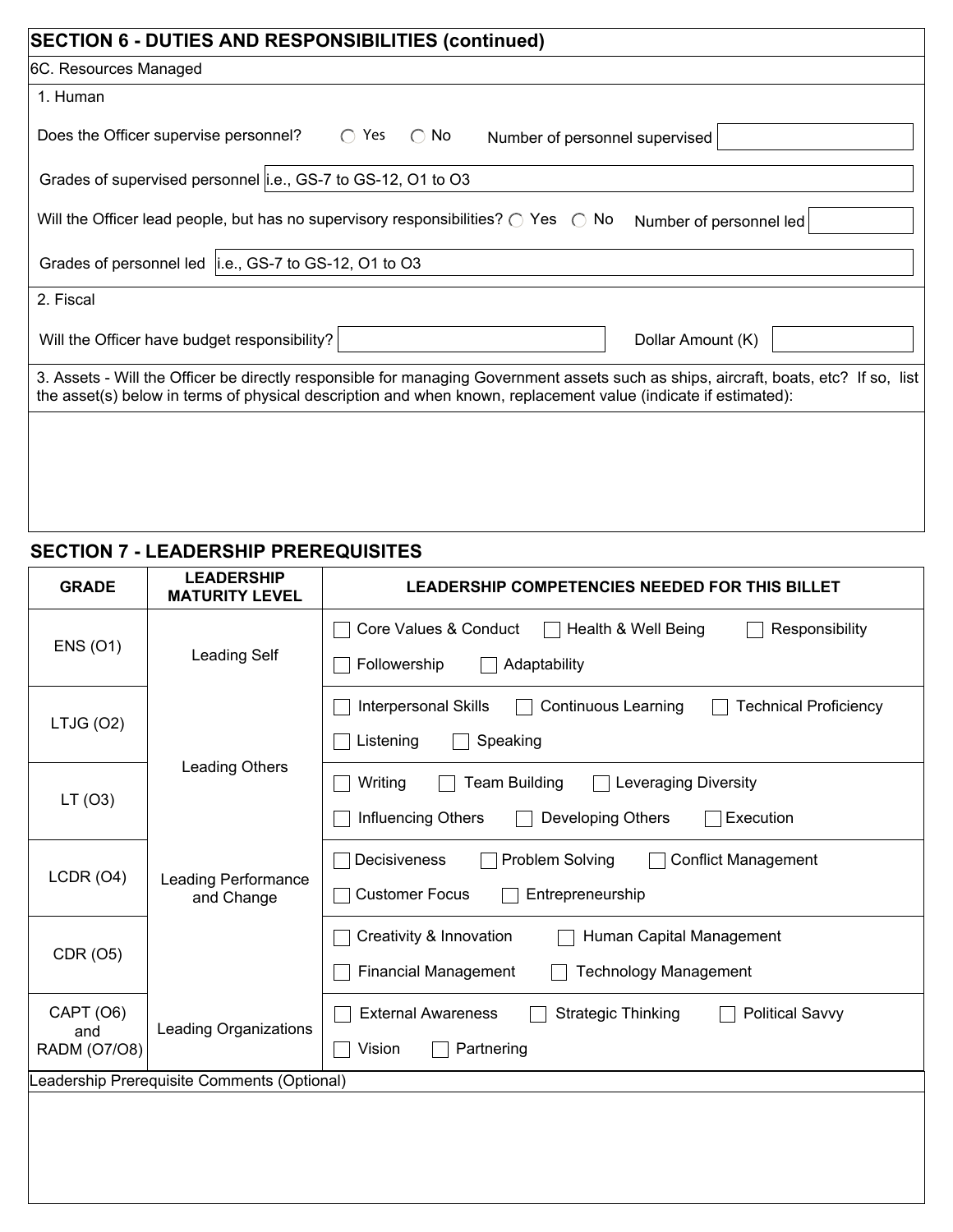### **SECTION 8 - OPERATIONAL PREREQUISITES**

| A. Marine Prerequisites                                                                                                               |  |  |  |
|---------------------------------------------------------------------------------------------------------------------------------------|--|--|--|
| Officer of the Deck<br>Senior Watch Officer  <br><b>Dynamic Positioning</b><br><b>Boat Deployment</b><br><b>ECDIS</b><br>MedPIC       |  |  |  |
| <b>HAZWOPER</b><br>Coxswain/OIC<br>$\Box$ AUV Deployment<br>U/W UAS Deployment<br><b>Buoy/Mooring Qualified</b>                       |  |  |  |
| <b>Trawl Qualified</b><br>Longline Qualified<br>Hydro Launch PIC<br>Foreign Port Calls                                                |  |  |  |
| B. Aviation Prerequisites                                                                                                             |  |  |  |
| Co-Pilot<br>Pilot<br>Aircraft Commander<br><b>Mission Commander</b><br><b>Instructor Pilot</b><br>Hurricane Qualified                 |  |  |  |
| <b>International Flights</b><br><b>UAS Pilot</b><br>Alaska/Wilderness Qualified   Flight Meteorologist<br>$\mathbf{1}$                |  |  |  |
| C. Dive Prerequisites                                                                                                                 |  |  |  |
| <b>Scientific Diver</b><br>Advanced Working Diver □ Master Diver<br><b>Working Diver</b><br>Dive Master<br>Dive Medic<br>$\mathbf{I}$ |  |  |  |
| <b>Unit Diving Supervisor</b>                                                                                                         |  |  |  |
| D. Additional Operational Prerequisites (security clearances, special training) and Operational Prerequisite Comments (Optional)      |  |  |  |
|                                                                                                                                       |  |  |  |
|                                                                                                                                       |  |  |  |
|                                                                                                                                       |  |  |  |
|                                                                                                                                       |  |  |  |
|                                                                                                                                       |  |  |  |

## **SECTION 9 - PROGRAM, PROJECT, OR ACTIVITY PREREQUISITES**

List specific qualifications, knowledge, skills or abilities required prior to reporting to this billet. For example: budget (MARS, CBS); personnel; contracting (COTR, Warrants); Scientific (IHO Cateogry A, scientific papers/publications, GIS); engineering (marine survey, ABYC, ABS, FAA); regulatory (US Code, CFR); information technology (databases, networks, programming).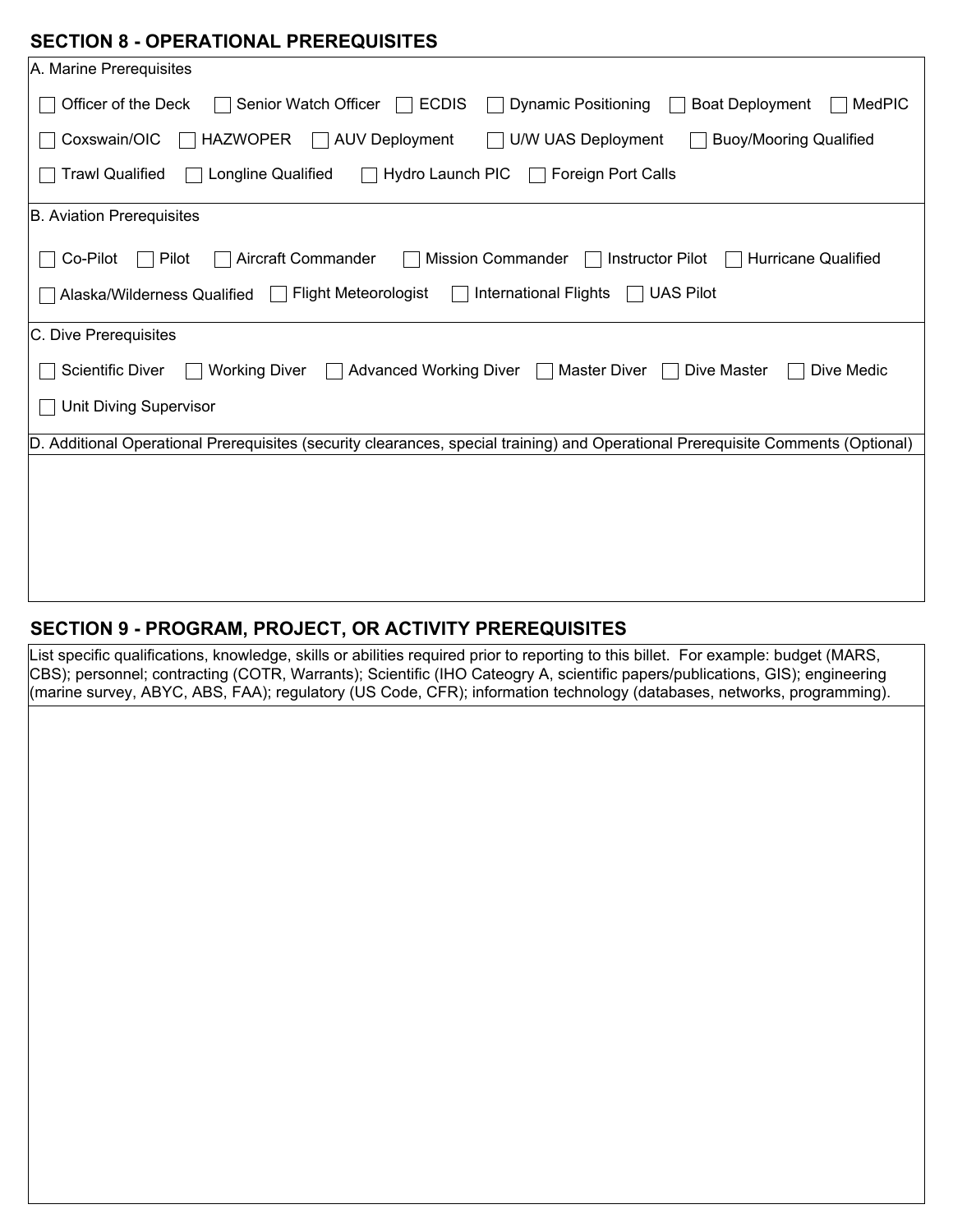## **SECTION 10 - LEADERSHIP DEVELOPMENT**

| <b>GRADE</b>                                                                                                                  | <b>LEADERSHIP</b><br><b>MATURITY LEVEL</b> | LEADERSHIP COMPETENCIES DEVELOPED IN THIS BILLET                                   |
|-------------------------------------------------------------------------------------------------------------------------------|--------------------------------------------|------------------------------------------------------------------------------------|
| <b>ENS (O1)</b>                                                                                                               |                                            | Core Values & Conduct<br>Responsibility<br>Health & Well Being                     |
|                                                                                                                               | <b>Leading Self</b>                        | Followership<br>Adaptability                                                       |
| LTJG (O2)                                                                                                                     |                                            | Interpersonal Skills<br><b>Continuous Learning</b><br><b>Technical Proficiency</b> |
|                                                                                                                               |                                            | Speaking<br>Listening                                                              |
|                                                                                                                               | Leading Others                             | Writing<br><b>Team Building</b><br>Leveraging Diversity                            |
| LT(03)                                                                                                                        |                                            | Influencing Others<br>Developing Others<br>Execution                               |
| LCDR (O4)                                                                                                                     | <b>Leading Performance</b><br>and Change   | Problem Solving<br><b>Conflict Management</b><br>Decisiveness                      |
|                                                                                                                               |                                            | <b>Customer Focus</b><br>Entrepreneurship                                          |
|                                                                                                                               |                                            | Creativity & Innovation<br>Human Capital Management                                |
| CDR (O5)                                                                                                                      |                                            | <b>Financial Management</b><br><b>Technology Management</b>                        |
| CAPT (O6)                                                                                                                     | <b>Leading Organizations</b>               | <b>External Awareness</b><br><b>Strategic Thinking</b><br><b>Political Savvy</b>   |
| and<br>RADM (O7/O8)                                                                                                           |                                            | Vision<br>Partnering                                                               |
| eadership Development Comments (Optional)                                                                                     |                                            |                                                                                    |
|                                                                                                                               |                                            |                                                                                    |
|                                                                                                                               |                                            |                                                                                    |
|                                                                                                                               |                                            |                                                                                    |
| <b>SECTION 11 - OPERATIONAL DEVELOPMENT</b>                                                                                   |                                            |                                                                                    |
| A. Marine Development                                                                                                         |                                            |                                                                                    |
| <b>ECDIS</b><br><b>MedPIC</b><br>Officer of the Deck<br>Senior Watch Officer<br>Dynamic Positioning<br><b>Boat Deployment</b> |                                            |                                                                                    |

| A. Marine Development                                                                                                                         |  |  |  |  |
|-----------------------------------------------------------------------------------------------------------------------------------------------|--|--|--|--|
| Officer of the Deck<br>Senior Watch Officer<br><b>Boat Deployment</b><br><b>ECDIS</b><br><b>Dynamic Positioning</b><br>MedPIC<br>$\mathbf{L}$ |  |  |  |  |
| <b>HAZWOPER</b><br>U/W UAS Deployment<br>Coxswain/OIC<br><b>AUV Deployment</b><br><b>Buoy/Mooring Qualified</b><br>$\Box$                     |  |  |  |  |
| <b>Trawl Qualified</b><br>Longline Qualified<br>Hydro Launch PIC<br><b>Foreign Port Calls</b>                                                 |  |  |  |  |
| B. Aviation Development                                                                                                                       |  |  |  |  |
| Hurricane Qualified<br>Co-Pilot<br>Pilot<br>Aircraft Commander<br><b>Mission Commander</b><br>Instructor Pilot                                |  |  |  |  |
| <b>Flight Meteorologist</b><br><b>UAS Pilot</b><br><b>International Flights</b><br>Alaska/Wilderness Qualified                                |  |  |  |  |
| C. Dive Development                                                                                                                           |  |  |  |  |
| <b>Scientific Diver</b><br><b>Working Diver</b><br><b>Advanced Working Diver</b><br>Master Diver<br>Dive Master<br>Dive Medic                 |  |  |  |  |
| <b>Unit Diving Supervisor</b>                                                                                                                 |  |  |  |  |
| D. Additional Operational Development (security clearances, special training) or Operational Development Comments (Optional)                  |  |  |  |  |
|                                                                                                                                               |  |  |  |  |
|                                                                                                                                               |  |  |  |  |
|                                                                                                                                               |  |  |  |  |
|                                                                                                                                               |  |  |  |  |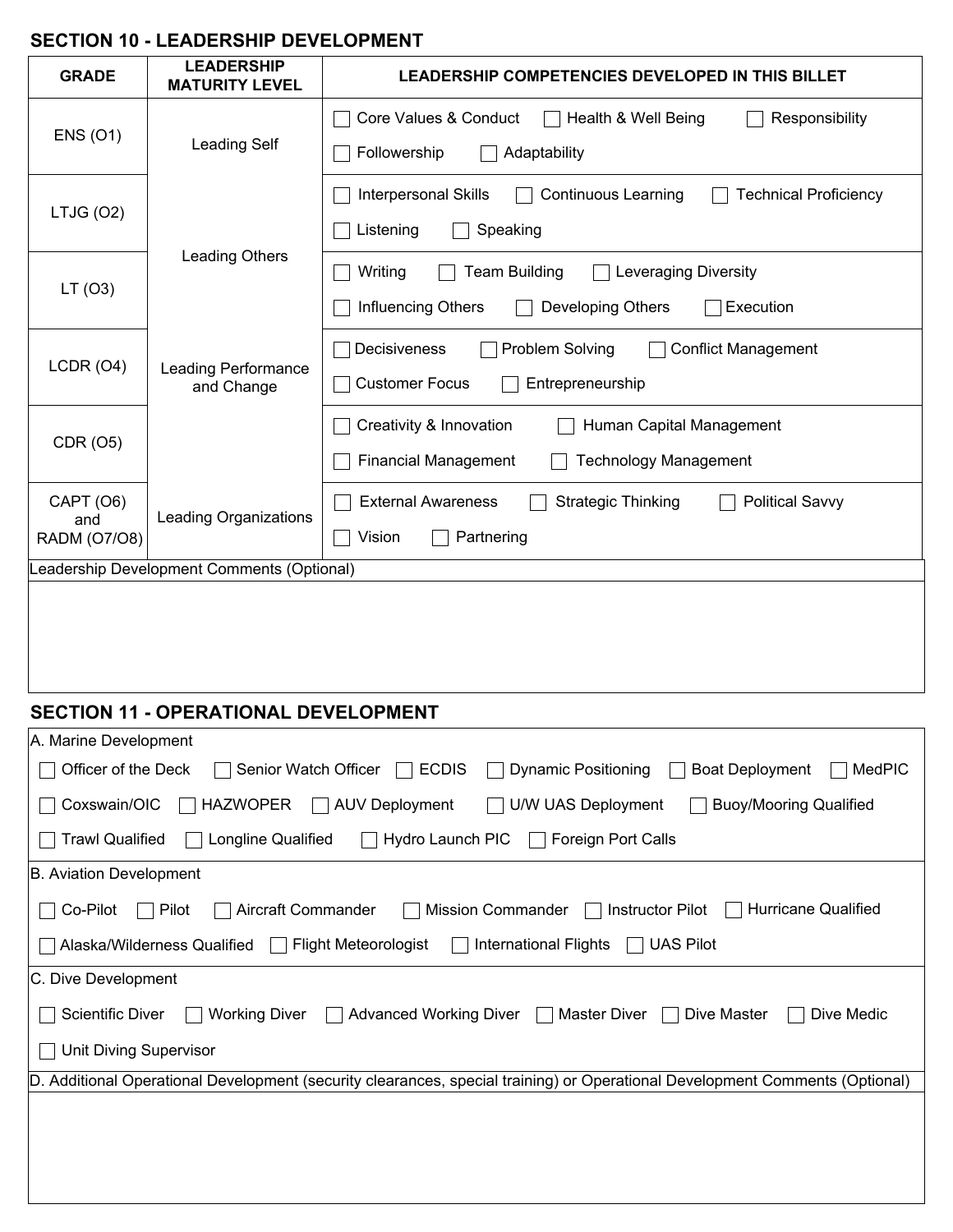## **SECTION 12 - PROGRAM, PROJECT, OR ACTIVITY DEVELOPMENT**

List specific qualifications, knowledge, skills or abilities to be developed in this billet. For example: budget (MARS, CBS); personnel; contracting (COTR, Warrants); Scientific (IHO Cateogry A, scientific papers/publications, GIS); engineering (marine survey, ABYC, ABS, FAA); regulatory (US Code, CFR); information technology (databases, networks, programming).

## **SECTION 13 - CRITICAL SUCCESS CRITERIA**

Provide brief measurable performance goals which would represent successful performance in this billet.